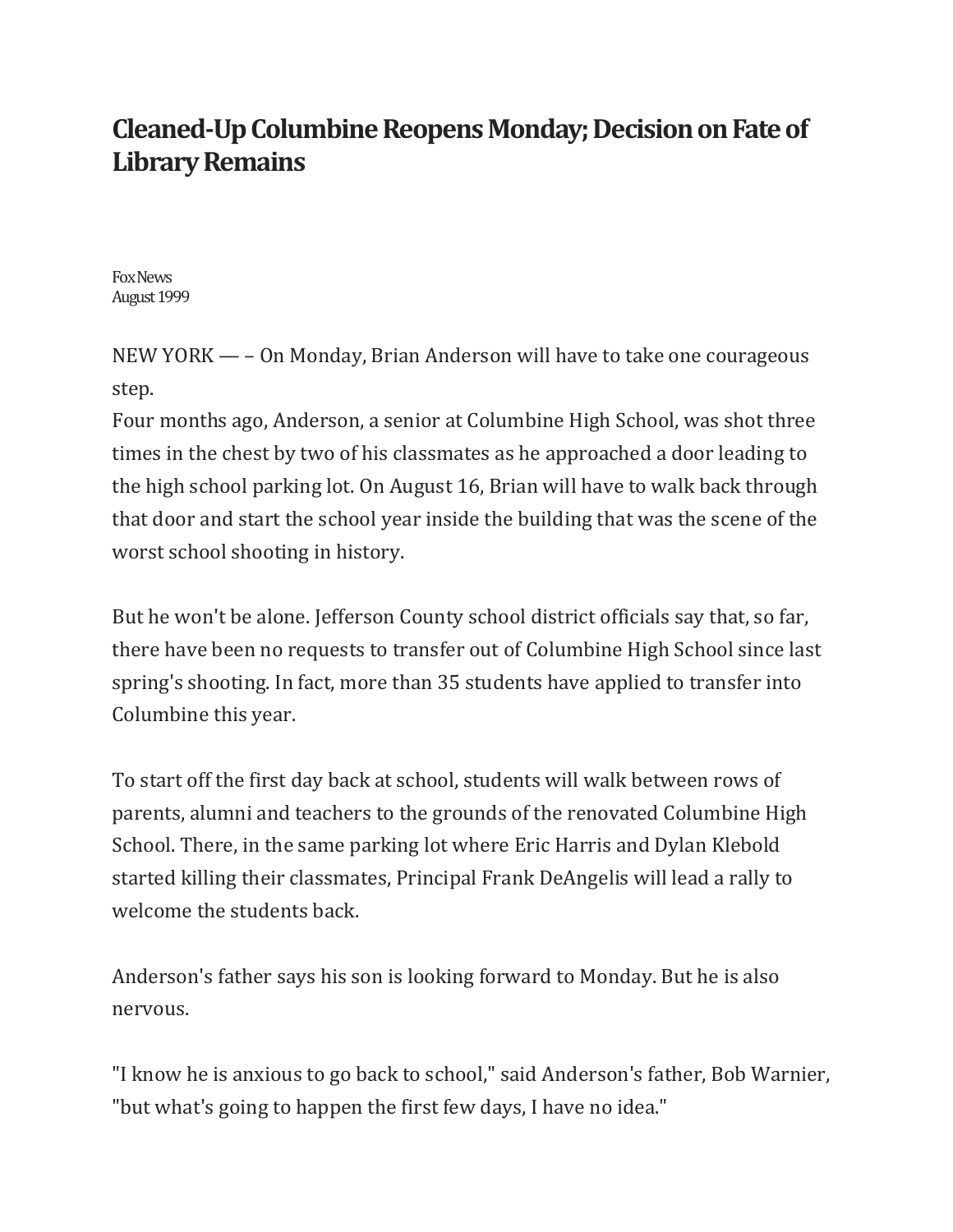Anderson's physical wounds have healed since the shooting on April 20, but many are worried that emotional wounds may resurface when students like Anderson see their old school again. That's why construction workers have been busy this summer trying to erase all signs of Harris' and Klebold's assault.

Last April, Jefferson County sheriff's deputy Steven Davis described an eerie scene inside Columbine High School. "It's like 2,000 people just vanished," he said. "Books are open, backpacks and shoes are everywhere. There's broken glass and knocked-over chairs."

Since the tragedy, the school has undergone a \$1.2 million-dollar face-lift. The hallway carpets that had been ripped by gunfire and stained by blood have been pulled up and replaced by shiny white tiling. Ceiling panels that had been pitted by shrapnel have been replaced by colorful green glass. At the front and side entrances to the school, the Columbine school name and flower have been inlaid in the floor. Community members and students have decorated the walls with 175 hand-painted tiles.

In the cafeteria where Klebold and Harris sprayed gunfire and lobbed explosives, workers have installed new tables and chairs and a fresh coat of paint. Workers have even replaced the school's alarms so students won't ever have to hear the same sound that bleated for hours during last spring's shooting.

"Walking through the school, it looks so much brighter," said Warnier who recently took a tour of the renovated high school. "I think the students will appreciate the brightness."

One place where workers did not try and smooth over the signs of the horrifying day is the library where 12 students were killed. Instead, crews cleared out the room, erected a wall to conceal its entrance and lined that wall with new lockers.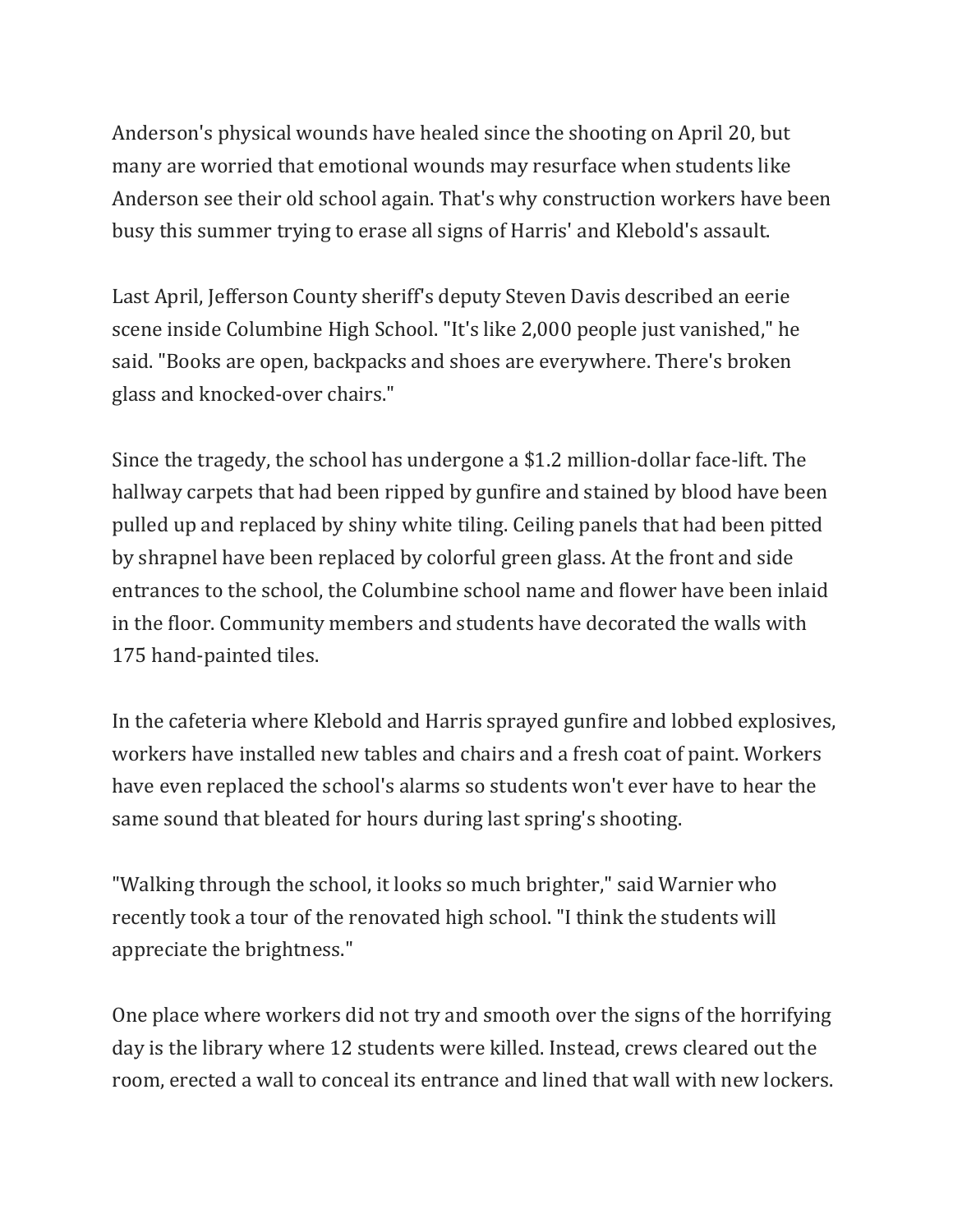Schoolboard spokesperson Marilyn Saltzman said a decision will be made later about what to do with the room. In the meantime, two trailers holding books and computers will serve as the school's library.

Many feel the students rather than administrators should decide what happens. As Columbine parent Steve Schweitzberger said, "You've got to let the kids feel like they're involved in every decision. That's part of the healing process."

Jami Roubidoux, a Columbine senior, feels the library should be converted into a memorial. Joe Dreaden, who is entering his sophomore year, believes the library should never reopen.

"I think we should close the library for good and lock the doors forever — no one's going to want to go in there," Dreaden said.

There are no formal plans yet for a student group or vote to decide what to do. Once a system is organized, some feel the same student body should have input in other issues the local school board is now debating, including the possibility of a dress code and metal detectors at Columbine.

One other renovation project that may be particularly consoling for Anderson are the 12 new metal doors that workers have installed at the school's entrances. That includes the doors that blocked and partially slowed the impact of the three bullets that struck Anderson on April 20.

The doors that Anderson walks through on Monday should bear no marks. Warnier believes that seeing a healed building will help his son move beyond his own trauma.